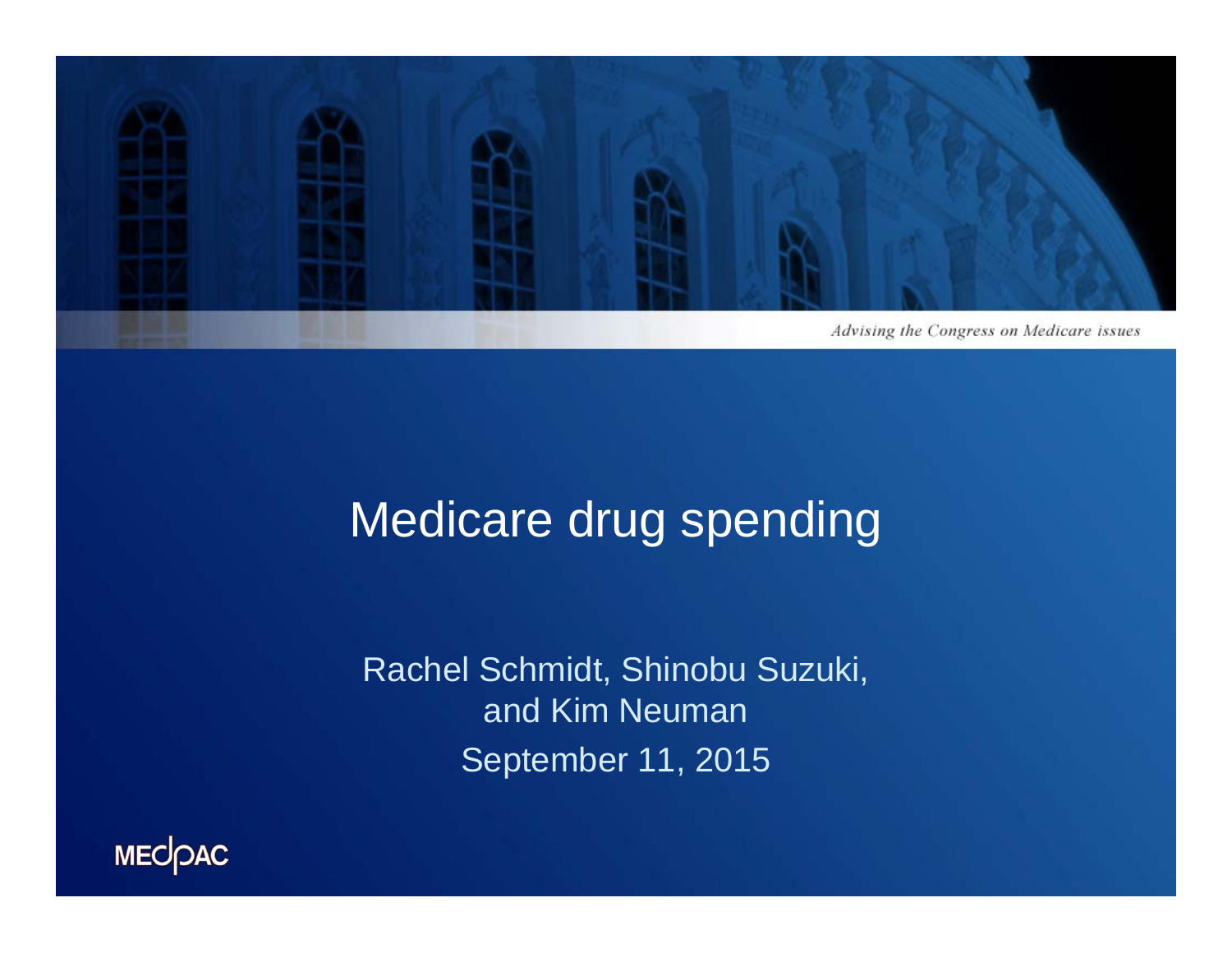# First of two presentations as context for discussing Medicare drug policies

### **- Today's topics**

- **Magnitude of Medicare drug spending**
- **How Medicare pays for drugs**
- **Next month** 
	- **Background on pharmaceutical development**
	- **Structure of drug-related industries**

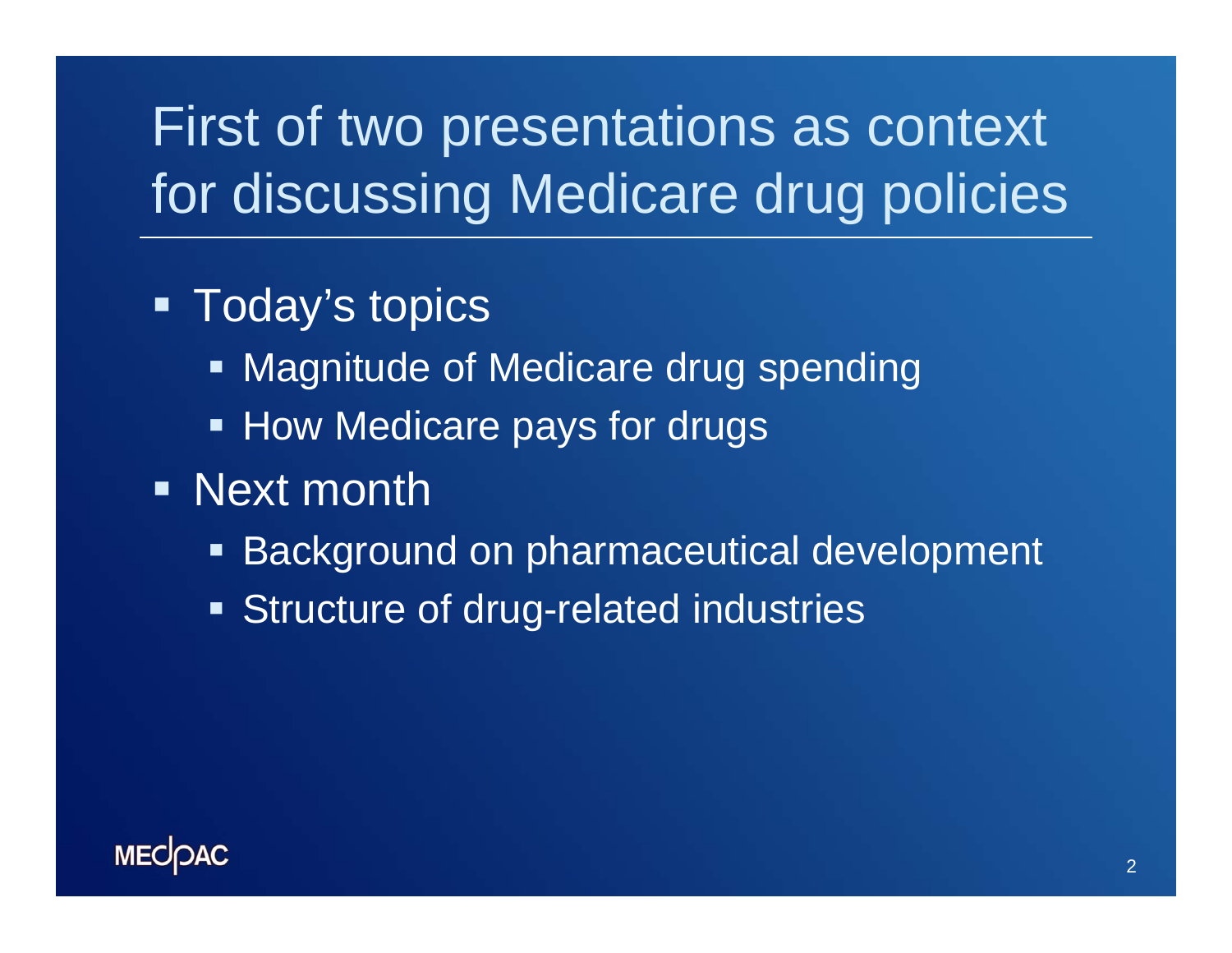# Recent Commission work related to Medicare prescription drug policy

- **ASP for Part B drugs**
- **Value-based approach/bundling for certain** Part B drugs
- Part D risk sharing
- **Medicare payment and beneficiary cost** sharing for 340B drugs

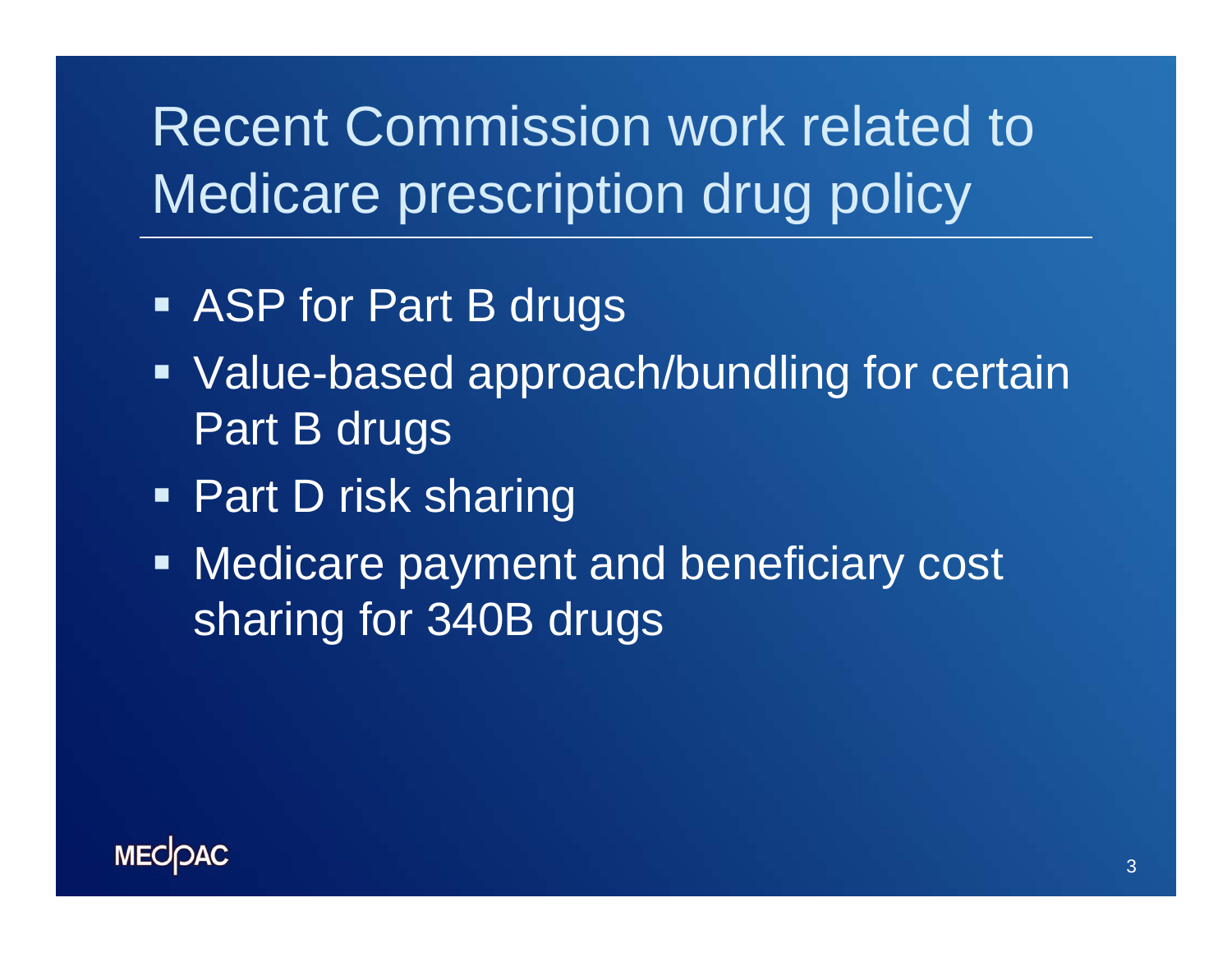### In 2013, retail drugs made up 13% of Medicare spending v. 9% of national health expenditures



Source: MedPAC analysis of historical and projected data from CMS's national health expenditure accounts as of July 2015.

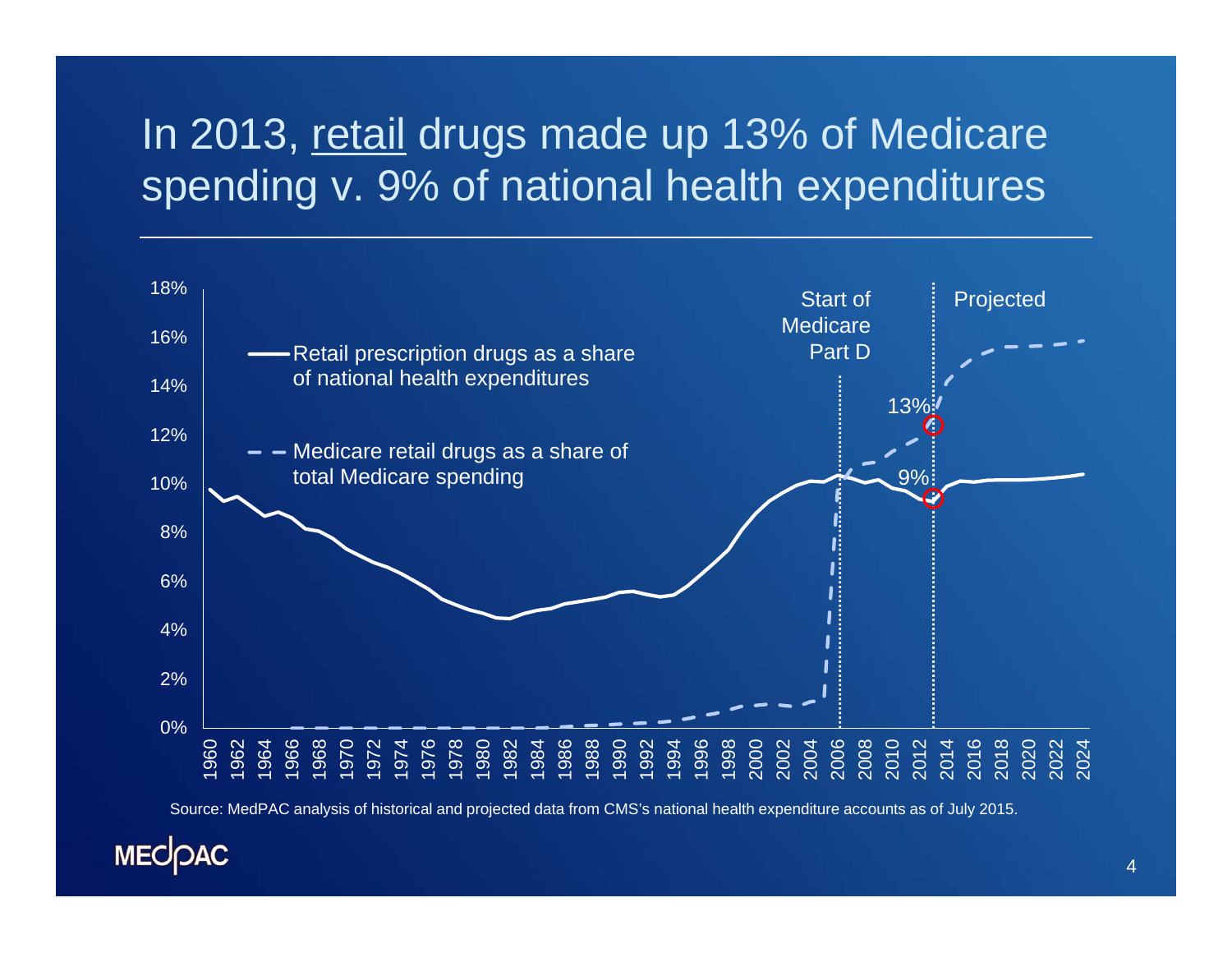# Medicare's importance as a payer for retail prescription drugs has grown



Source: MedPAC analysis of historical and projected data from CMS's national health expenditure accounts as of July 2015.

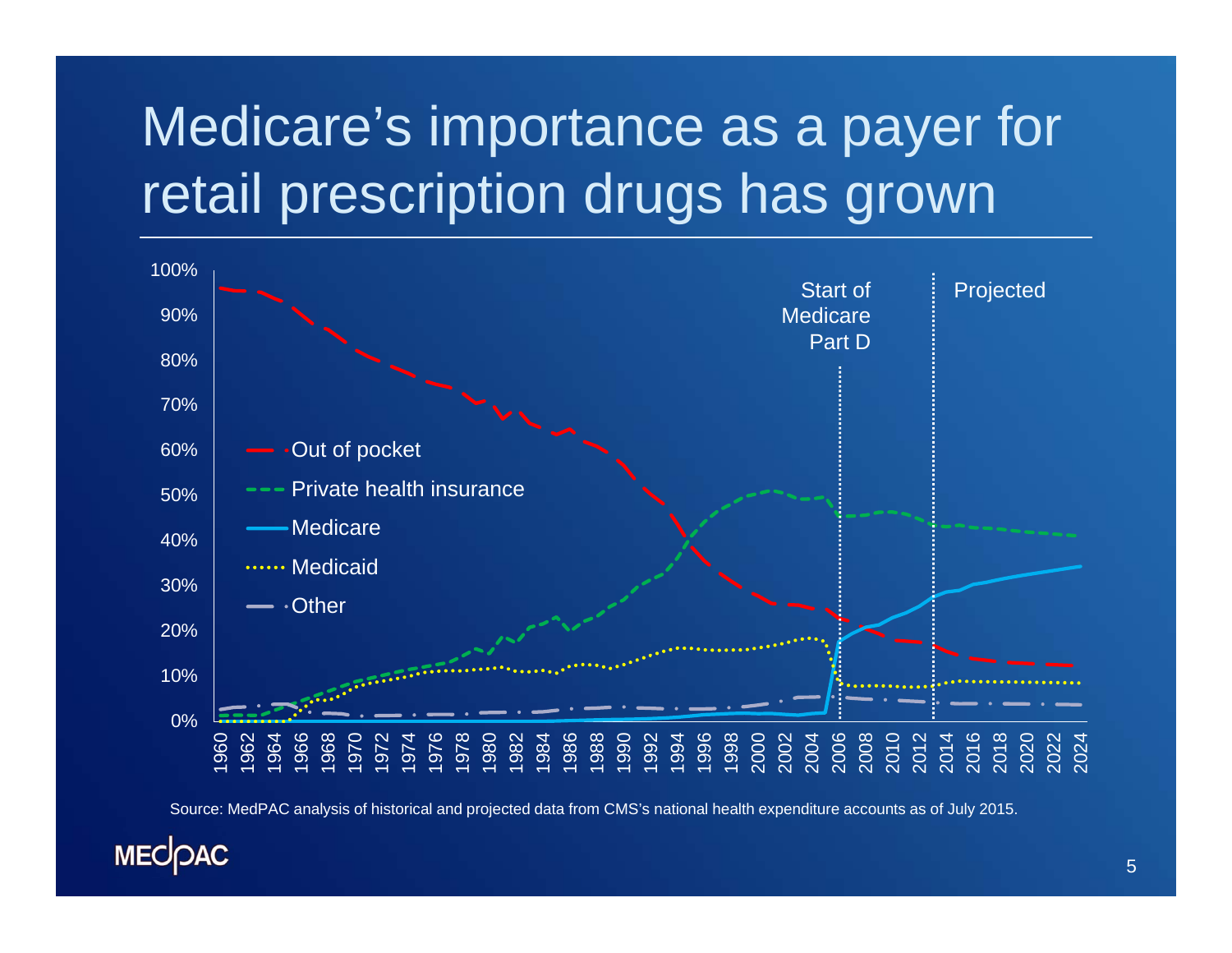### Broader estimate: drugs and pharmacy made up 19% of program spending in 2013



Note: Estimates are preliminary and subject to change. Amounts exclude beneficiary cost sharing. Part C drug and pharmacy spending is assumed to be the same proportion of Part C program spending as in traditional Medicare program spending. Source: MedPAC analysis of Medicare cost reports, claims, and the 2015 annual reports of the Boards of Trustees of the Medicare trust funds.

**MECOAC**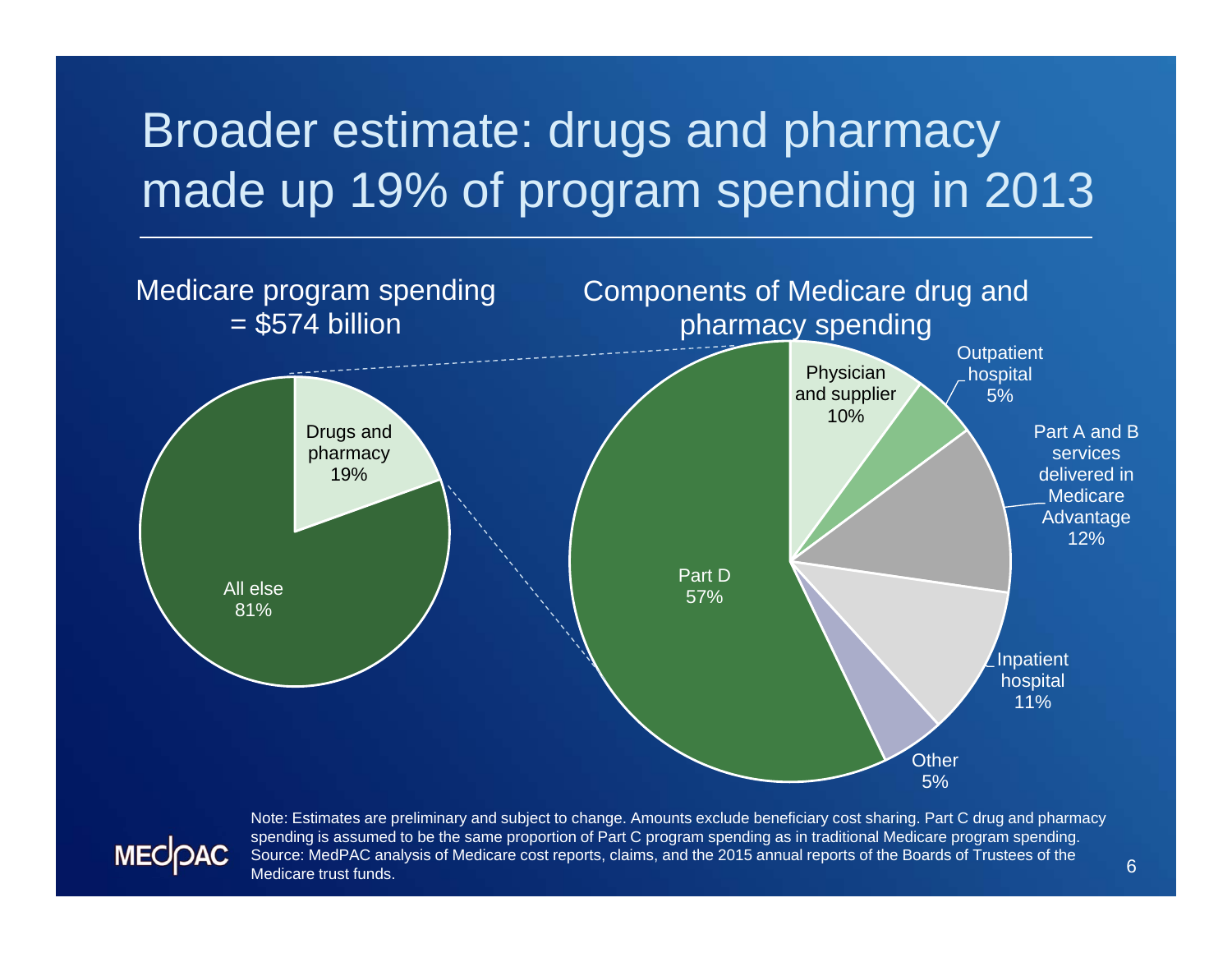# Magnitude of Medicare drug spending in 2013

#### $\qquad \qquad \blacksquare$ **Retail spending on prescription drugs**

- 9% of national health expenditures
- 13% of Medicare spending
- **Broader measure** 
	- **Retail spending as above**
	- **Also drugs and pharmacy used as service inputs** (e.g., for hospital, SNF, hospice care)
	- **19% of Medicare program spending**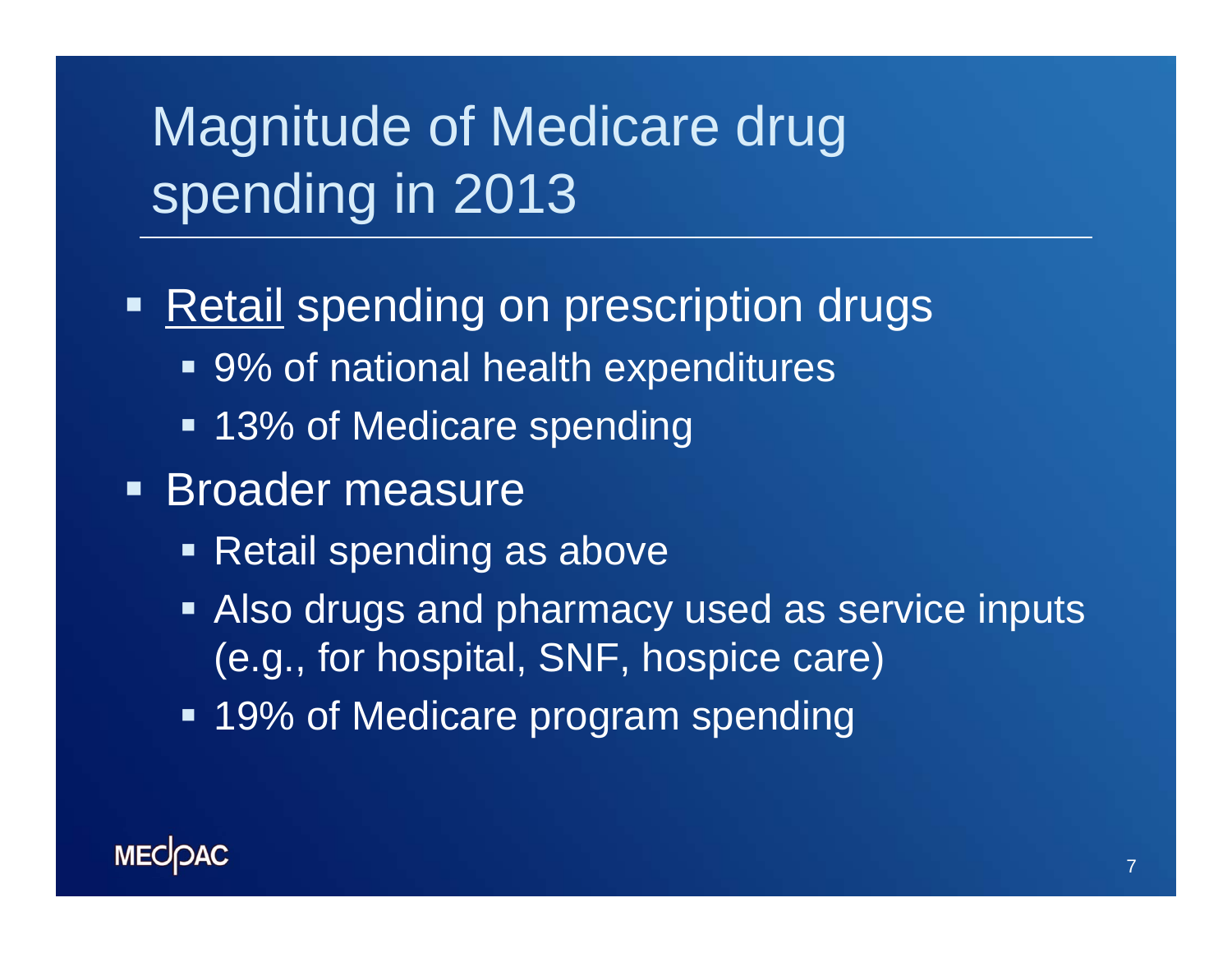## How does Medicare pay for drugs and pharmacy services?

#### **URIGE ACTOSS health care sectors**

- **Included within prospective payment bundles**
- Average sales price + 6% for certain Part Bcovered drugs
- **Medicare Advantage plans receive capitated** payments based on benchmarks and bids
- **Private drug plans receive capitated payments** and reinsurance based on bids
- **In each case, Medicare's influence over** drug pricing is limited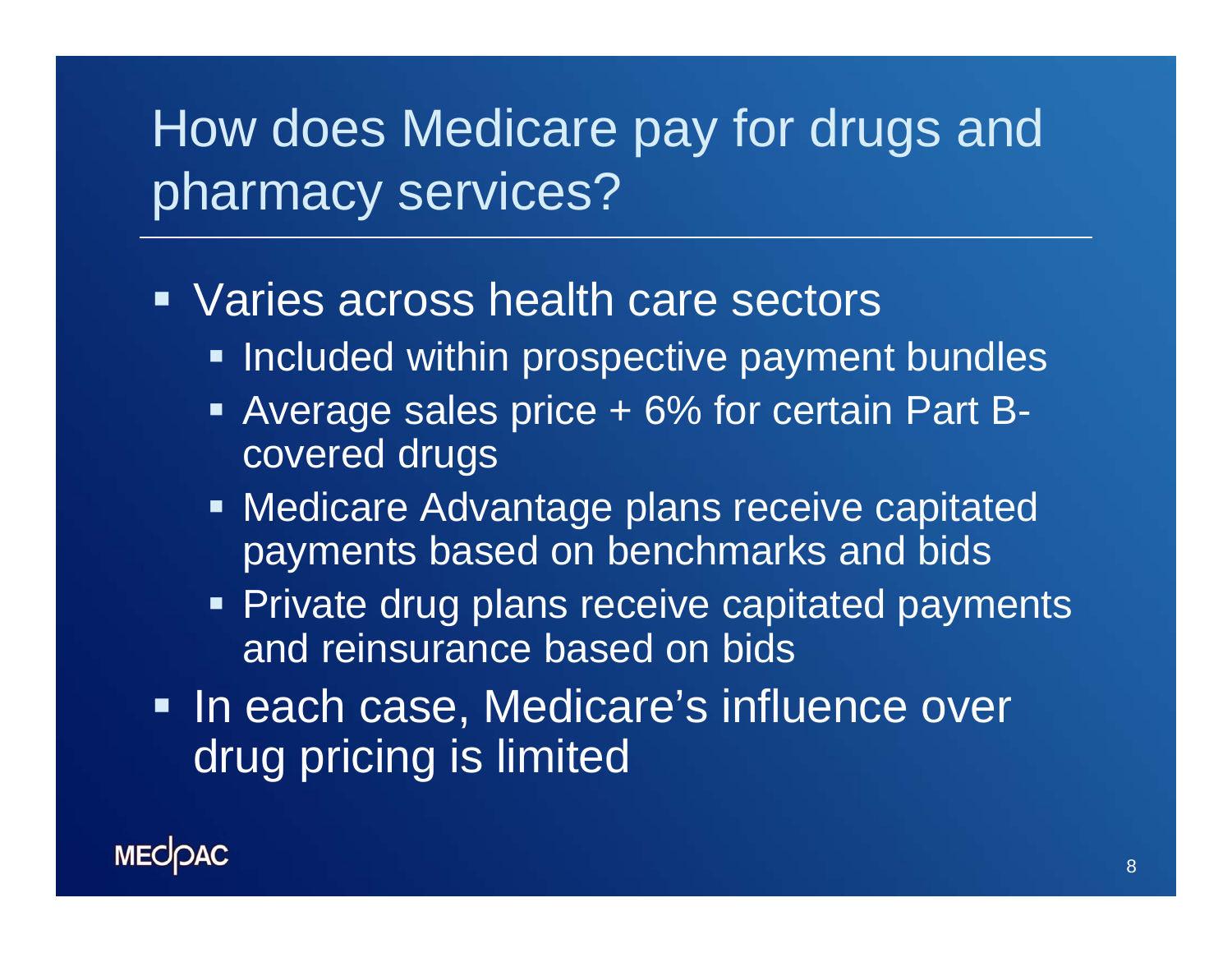### Change in the distribution of Medicare's payments for drugs and pharmacy



**MECOAC** 

Note: Estimates are preliminary and subject to change. Amounts exclude beneficiary cost sharing. Part C drug and pharmacy spending is assumed to be the same proportion of Part C program spending as in traditional Medicare program spending. Source: MedPAC analysis of Medicare cost reports, claims, and the 2015 annual reports of the Boards of Trustees of the Medicare trust funds.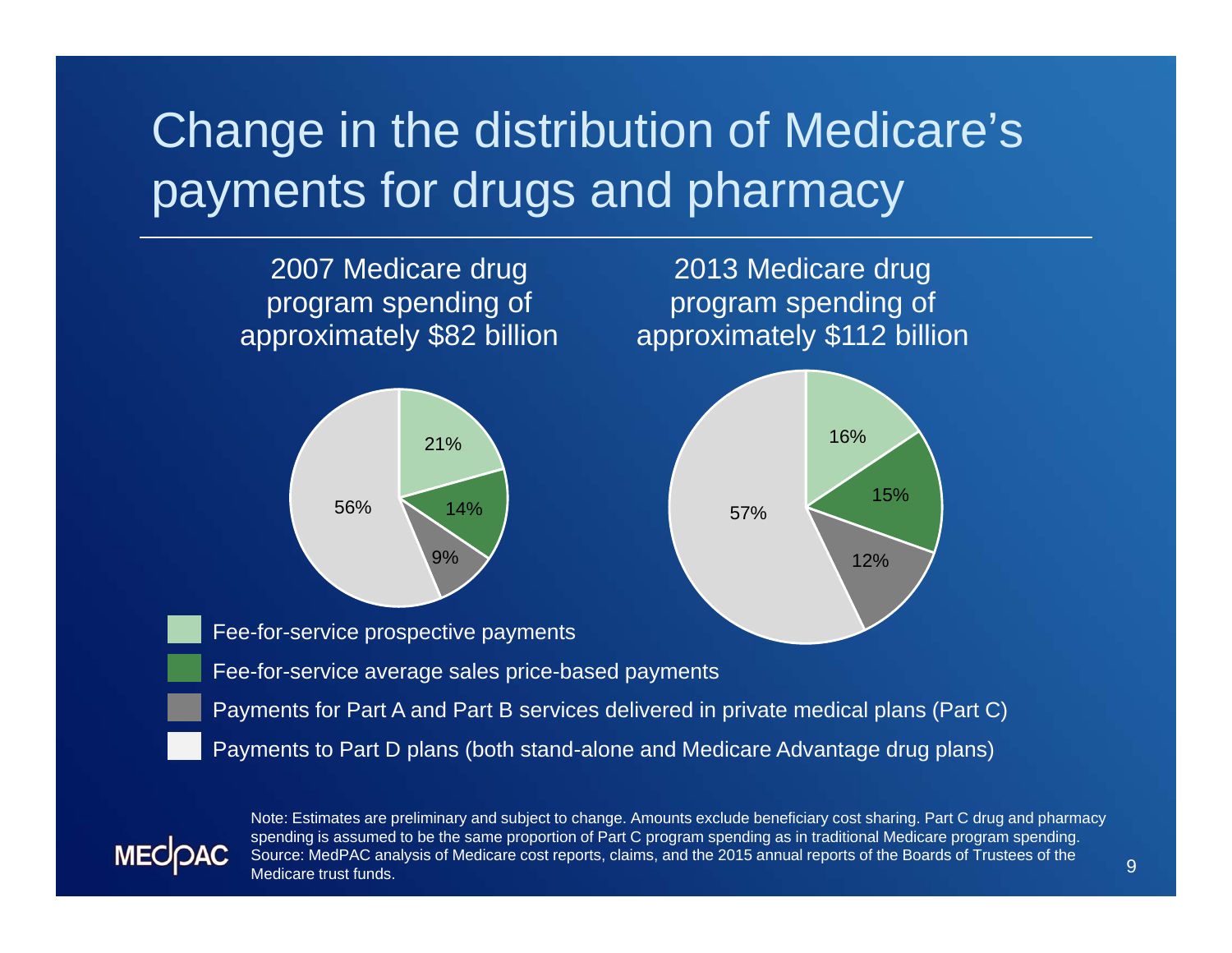### Prospective payment bundles

- Ξ Group together services expected to use similar levels of resources
	- **Used for hospital inpatient, most hospital** outpatient services, skilled nursing, hospice, and dialysis services
	- **Drugs are an intermediate input**
- **Providers (and their group purchasers,** wholesalers, and pharmacies) negotiate drug prices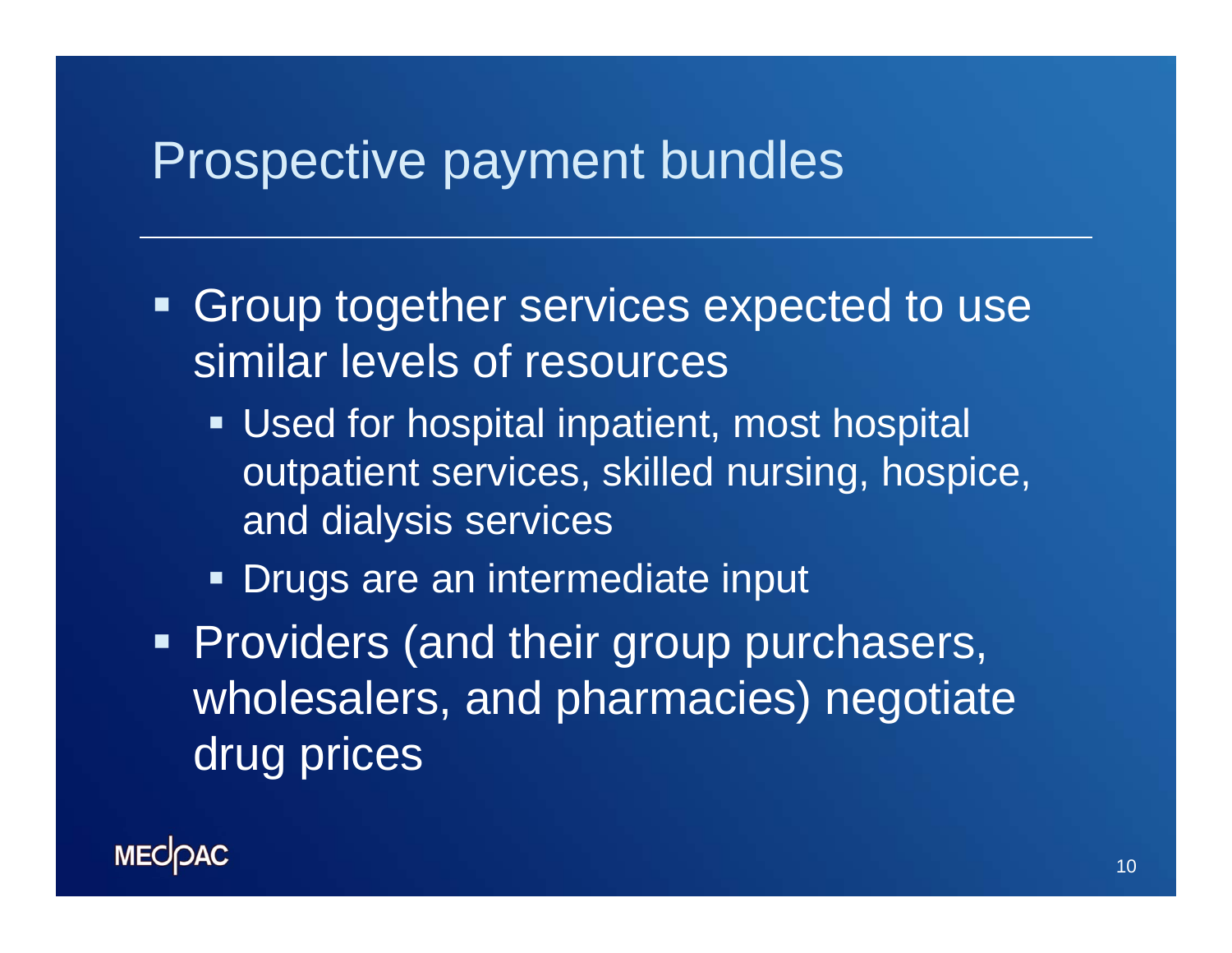### Average Sales Price + 6%

- **Infusible and injectable drugs administered** in physician's offices and in hospital outpatient departments
- **Reflects prices obtained by manufacturers** based on sales to (nearly) all purchasers
- Payments are set administratively, but Medicare's influence on price is indirect because rates are set based on market prices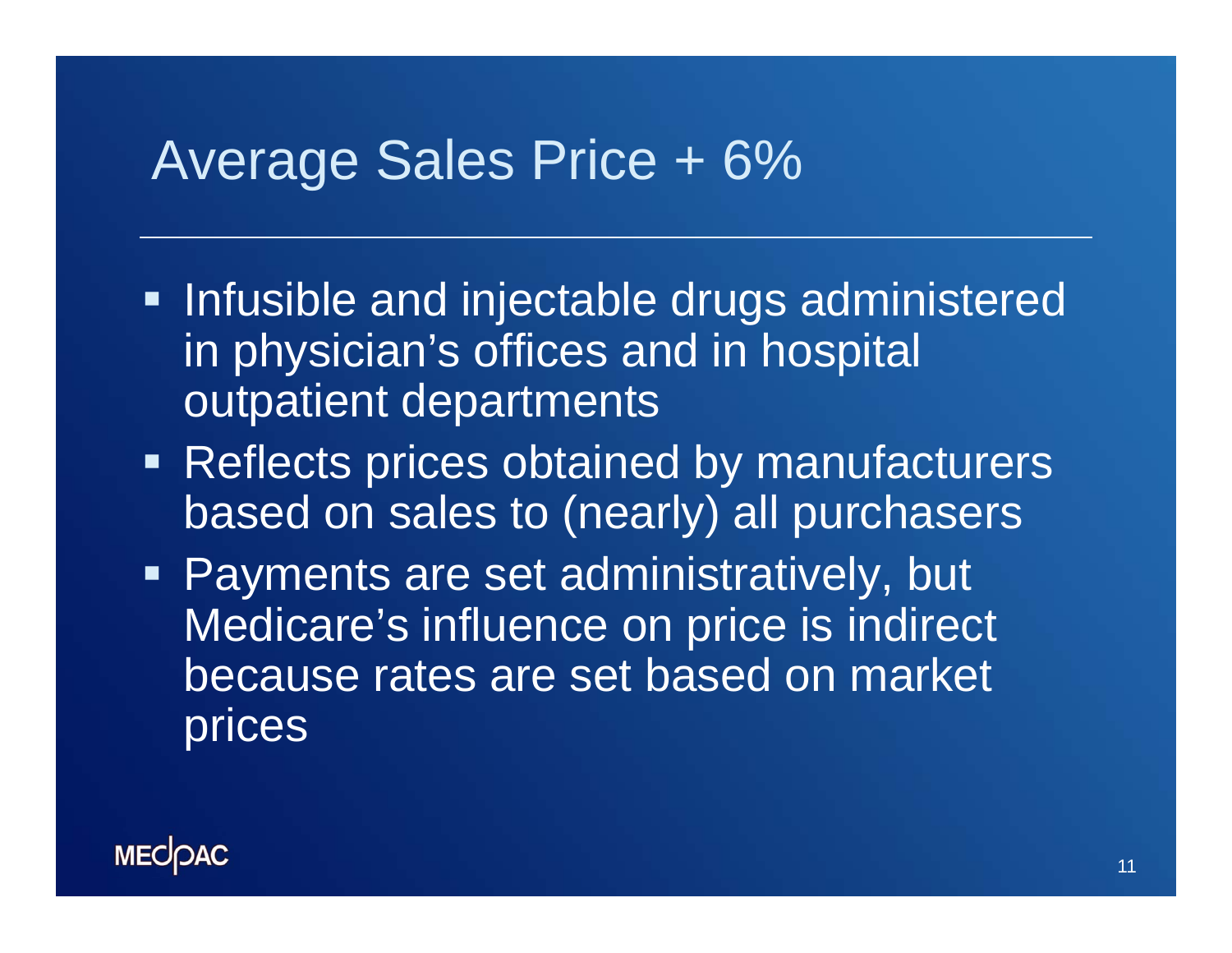### Medicare payments to Part D plans

- **Based on bids that reflect prices negotiated** among plan sponsors, pharmacies, and drug manufacturers
- **Medicare pays 74.5% of basic benefits** 
	- **Example 2** Capitated direct subsidy
	- **Open-ended individual reinsurance**
- **Low-income subsidy**
- **Example 1 Law prohibits the Secretary from** 
	- $\blacksquare$ Interfering with negotiations between drug manufacturers and pharmacies and plan sponsors
	- **Requiring a particular formulary or instituting a** price structure for reimbursement

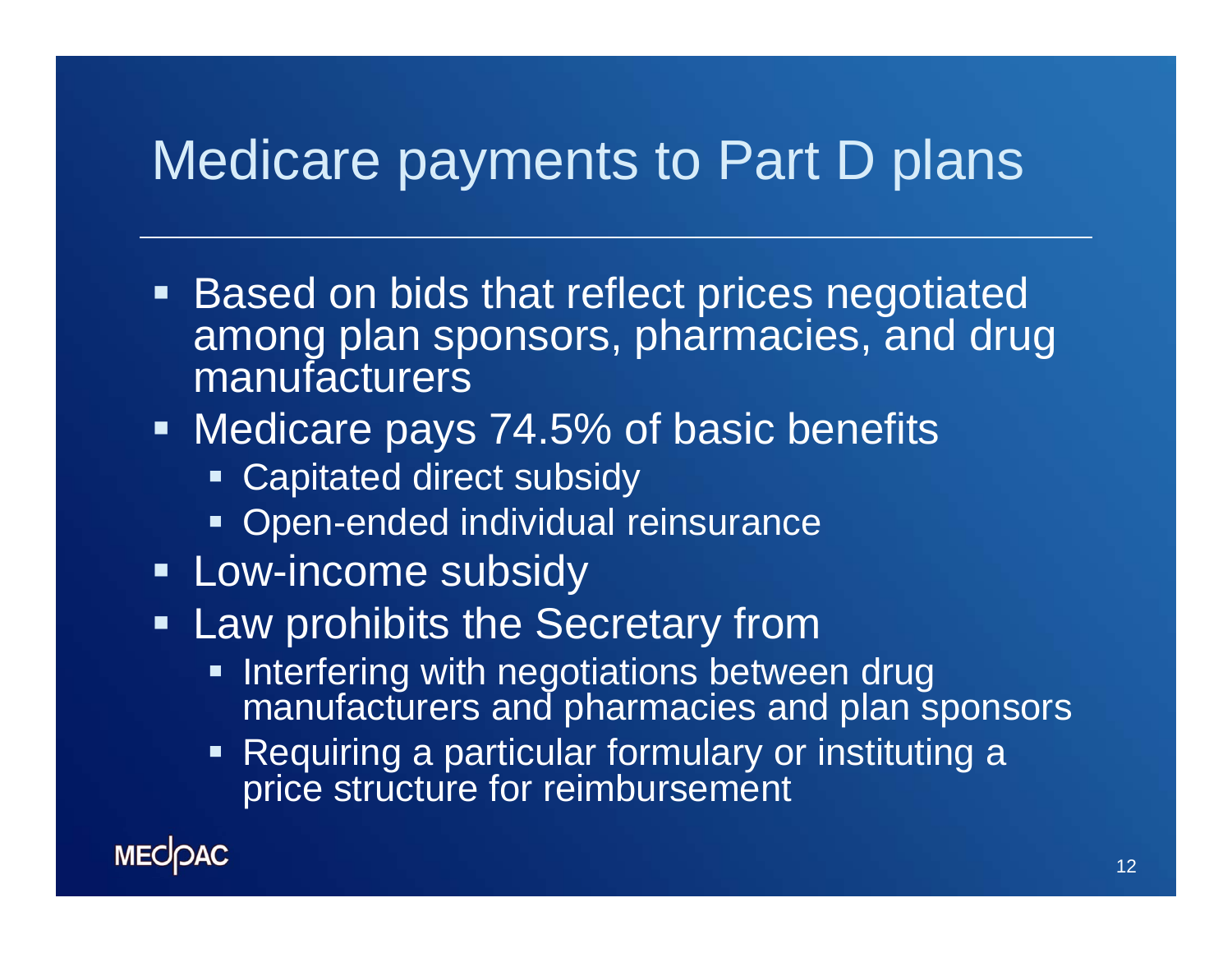# How do other federal programs pay for outpatient drugs?

#### **• Medicaid**

- $\blacksquare$ Purchase drugs via retail pharmacies (as in Part D)
- $\blacksquare$ Statutory rebates as condition of coverage
- $\blacksquare$  Most states negotiate additional rebates by using preferred drug lists
- VA and DoD
	- $\blacksquare$ Directly purchase drugs
	- $\blacksquare$ Access to prices with statutory discounts
	- $\blacksquare$  Obtain further price reductions using drug formularies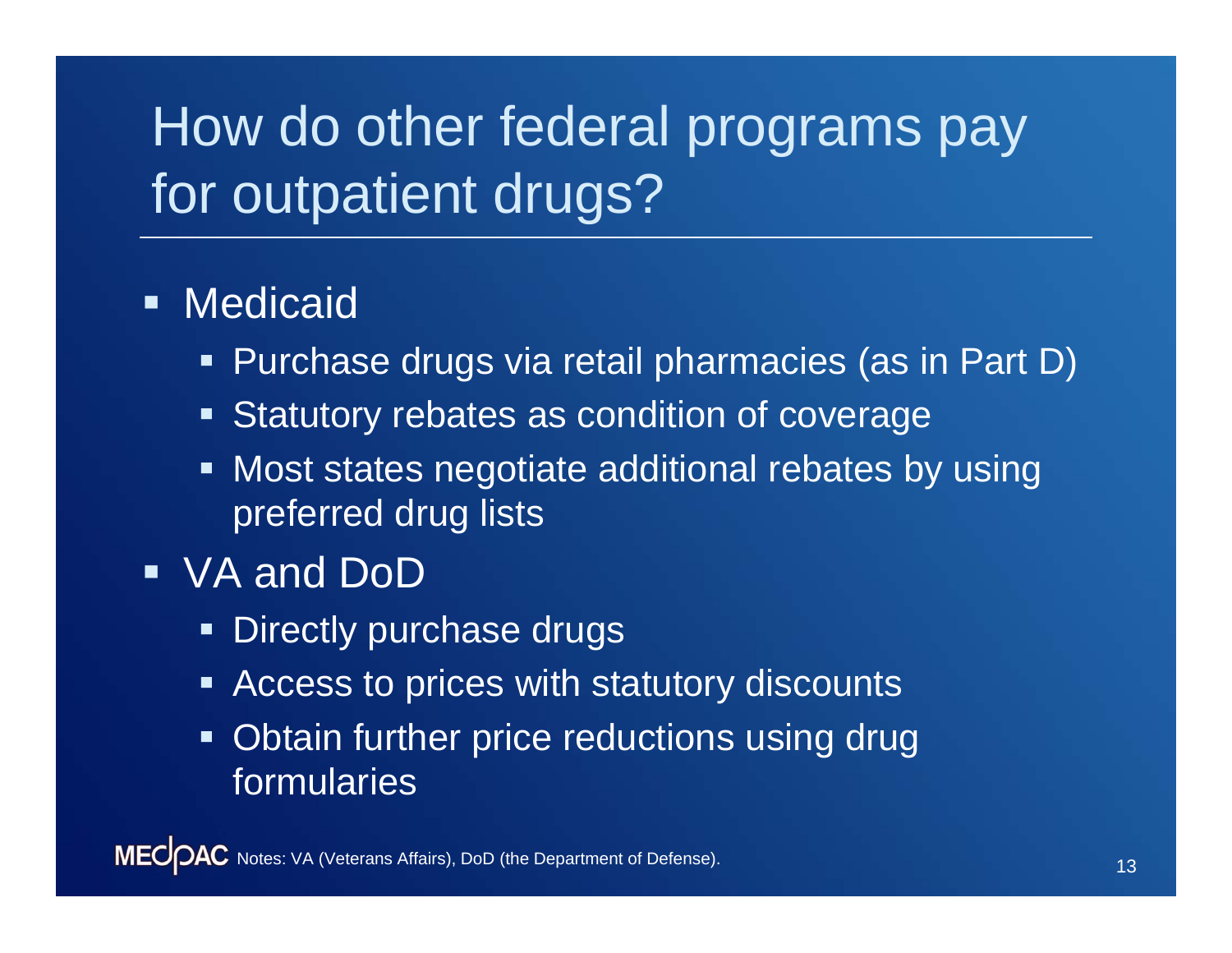## How do private payers obtain rebates and discounts?

- By the ability to "move market share" encourage use of certain drugs over competing therapies
- **Formulary management** 
	- **Tiered cost sharing**
	- **Utilization management tools**
	- **Exclusion of some drugs from the formulary**

**Evidence of comparative effectiveness** 

But obtaining price concessions may not be possible if there are no competing therapies